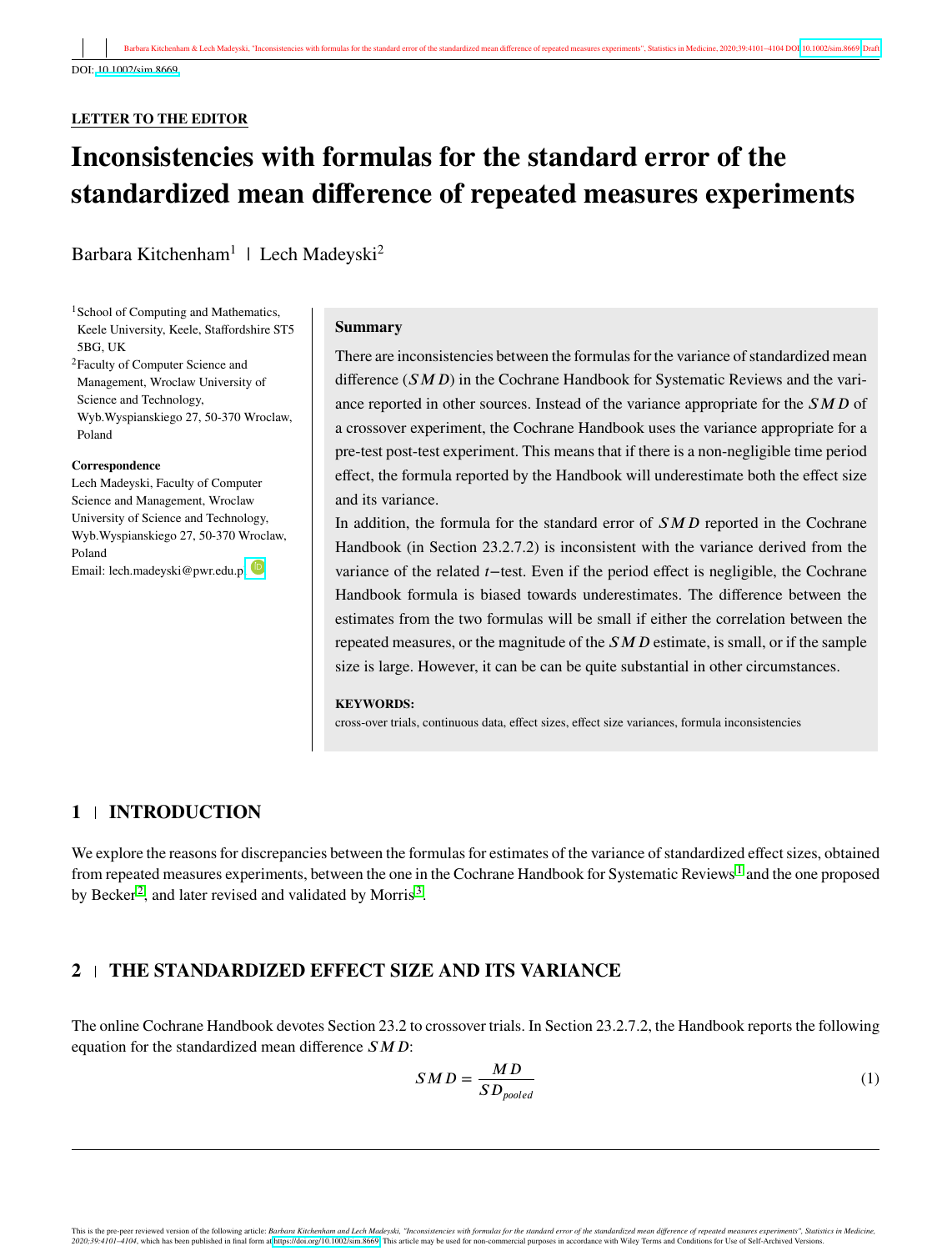where  $MD = M_E - M_C$ ,  $M_E$  is the mean of experimental intervention *E*,  $M_C$  is the mean of the comparator intervention *C*, and √

$$
SD_{pooled} = \sqrt{\frac{SD_E^2 + SD_C^2}{2}}
$$
 (2)

where  $SD_E$  is the standard deviation of the experimental intervention,  $SD_C$  is the standard deviation of the comparator intervention.

Thus, as the Handbook makes clear in Section 23.2.5, the formulas are based on the assumption that neither carry-over nor time period effects are important, and that the appropriate analysis is a paired *t*−test. This is the case discussed first by Becker<sup>[2](#page-3-1)</sup>, and later by Morris<sup>[3](#page-3-2)</sup> who report equations for the exact variance and the approximate normal variance of the *SMD* as defined in Equation [1.](#page-0-0)

The equation for the standard error of the *SMD* which is presented in the Handbook is:

$$
SE(SMD) = \sqrt{\frac{1}{N} + \frac{SMD^2}{2N}} \times \sqrt{2(1 - Corr)}
$$
\n(3)

where *Corr* is the correlation between the repeated measures and *N* is the number of participants.

However, the equation for the approximate normal variance of *SMD* reported by Becker, and validated by Morris, is:

<span id="page-1-0"></span>
$$
var(SMD) = \frac{2(1-\rho)}{n} + \frac{\delta^2}{2f}
$$
\n<sup>(4)</sup>

where  $\delta^2$  is the population parameter estimated by  $SMD$ ,  $\rho$  is the population correlation between repeated measures estimated by *𝐶𝑜𝑟𝑟*, and *𝑓* was set either to *𝑛*, the number of participants, or to *𝑛* − 1 which is the degrees of freedom of a pre-test post-test experiment.

<span id="page-1-1"></span>Re-organizing Becker's equation to make it as similar as possible to the Handbook equation and converting to the standard error, we get:

$$
SE(SMD) = \sqrt{\frac{2(1 - Corr)}{N} + \frac{SMD^2}{2f}}
$$
\n<sup>(5)</sup>

Equation [3](#page-1-0) and Equation [5](#page-1-1) are clearly different. The reason for the difference is explained below.

## **3 DERIVATION OF THE SMD VARIANCE**

Becker<sup>[2](#page-3-1)</sup> based her derivation of the standardized effect size variances on the variance of a *t*-variable. The normal approximation of the variance of a *t*−variable, was specified by Johnson and Welch<sup>[4](#page-3-3)</sup> to be:

<span id="page-1-2"></span>
$$
var(\theta) = 1 + \frac{\theta^2}{2f} \tag{6}
$$

where *θ* is a *t*−variable and *f* is its degrees of freedom. In the case of a repeated measures experiment, the *t*−test is based on the standard deviation of the difference values (see the Cochrane Handbook, Section 23.2.7.1.):

$$
t = \frac{MD}{\frac{SD_{diff}}{\sqrt{N}}}
$$
 (7)

where

$$
SD_{diff} = \sqrt{SD_E^2 + SD_C^2 - 2 \times Corr \times SD_E \times SD_C}
$$
\n(8)

Since  $SD_E^2 = SD_C^2 = SD_{pooled}^2$ ,  $SD_{diff}$  simplifies to:

$$
SD_{diff} = SD_{pooled} \sqrt{2(1 - Corr)}
$$
\n(9)

giving the *𝑡*−test value for a repeated measure design:

$$
t = \frac{MD}{SD_{pooled} \sqrt{\frac{2(1 - Corr)}{N}}}
$$
(10)

Thus, from Equation [1,](#page-0-0) we have:

$$
SMD = t \times \sqrt{\frac{2(1 - Corr)}{N}}
$$
\n(11)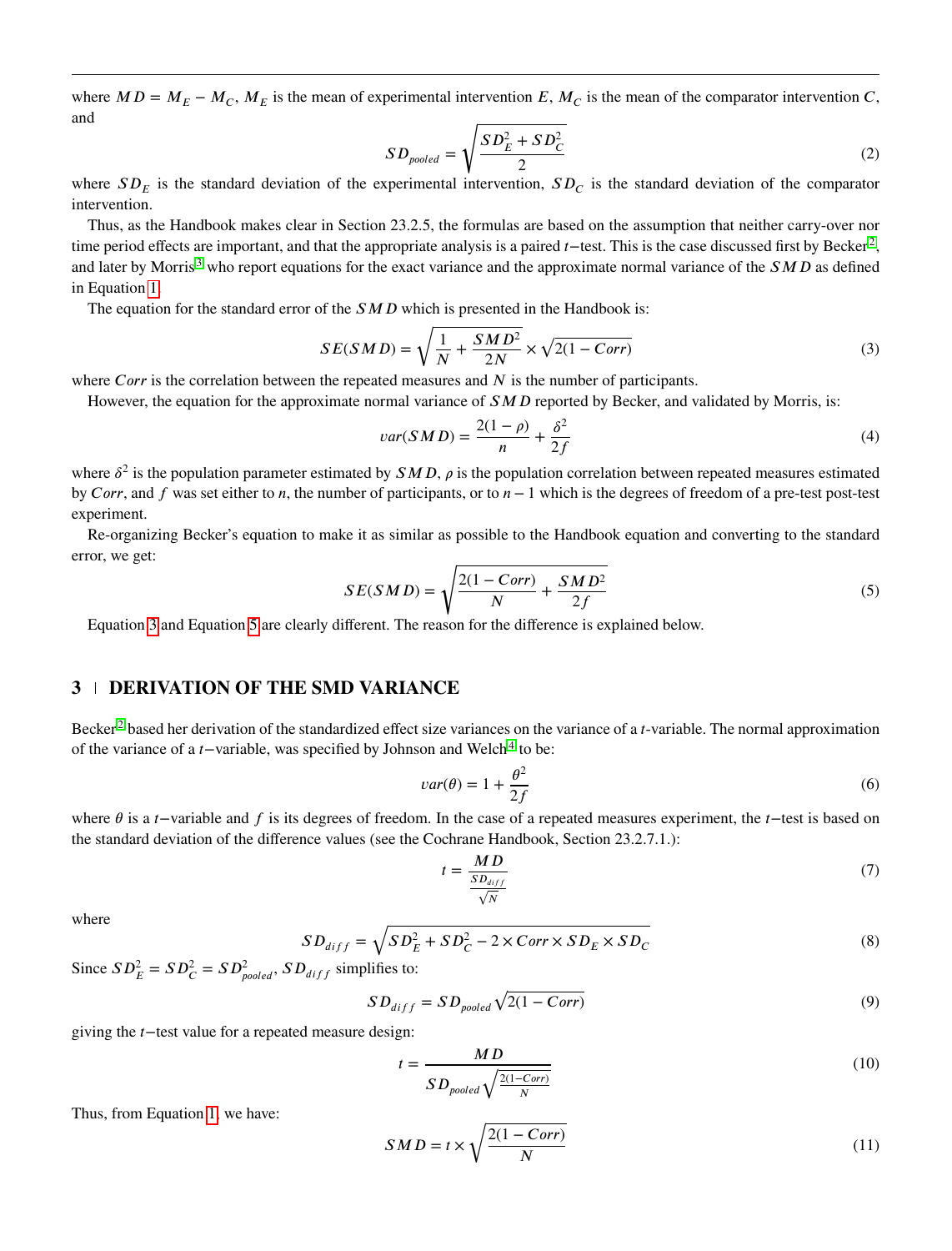and, since if *x* and *y* are variables connected by the equation  $x = cy$  and *c* is a constant,  $var(x) = c^2 var(y)$ , we have:

$$
var(SMD) = var(t) \times \frac{2(1 - Corr)}{N}
$$
\n(12)

Using Equation [6,](#page-1-2) the normal approximation for the variance of  $SMD$  is:

$$
var(SMD) = \frac{2(1 - Corr)}{N} \left( 1 + \frac{t^2}{2f} \right)
$$
\n(13)

and since  $t = SMD \times \sqrt{\frac{N}{2(1-\epsilon)}}$  $\frac{N}{2(1-Corr)}$  $\frac{N}{2(1-Corr)}$  $\frac{N}{2(1-Corr)}$ , leads to the equation proposed by Becker<sup>2</sup>:

<span id="page-2-0"></span>
$$
var(SMD) = \frac{2(1 - Corr)}{N} + \frac{SMD^2}{2f}
$$
\n(14)

where *f* is replaced either by *N* or  $(N - 1)$ . Theoretically, for consistency with Equation [6,](#page-1-2) the divisor should be  $(N - 1)$ . However, Morris performed simulation studies that found there was little impact on variance estimates by using *N* rather than *N* − 1.<sup>[3](#page-3-2)</sup> Thus, if *N* is sufficiently large for the approximation to be appropriate, it would be reasonable to replace *f* with *N*.

There are four points to be noted concerning Equation [14:](#page-2-0)

• Morris<sup>[3](#page-3-2)</sup> reports error rates for the approximate variance for different values of  $\delta$ ,  $N$  and  $\rho$ , e.g., for  $N = 10$ , if  $\delta = 0$  and  $\rho = 0$ , the error is 22% and increases for larger values of  $\delta$  and  $\rho$ . So for small samples sizes (where *small* depends on the variance error an analyst is willing to tolerate), the exact variance is preferable, where Becker's initial formula was later corrected by Morris to be:

<span id="page-2-1"></span>
$$
\sigma^{2}(d) = [c(N-1)]^{2} \left( \frac{2(1-\rho)}{N} \right) \left( \frac{N-1}{N-3} \right) \left( 1 + \frac{N}{2(1-\rho)} \delta^{2} \right) - \delta^{2}
$$
\n(15)

where  $c(N - 1)$  is defined in Equation [16.](#page-2-1)

• Rather than using the value of SMD defined in Equation [1,](#page-0-0) it is usual to apply a small sample bias correction<sup>[5](#page-3-4)</sup> to SMD, defined by Morris $3$  to be:

$$
c(N-1) \cong 1 - \frac{3}{(4(N-1)-1)}
$$
\n(16)

where *N* − 1 is the degrees of freedom of the related *t* − test and  $c(N - 1)$  tends to 1 as *N* increases. However, for meta-analysis purposes, Lin<sup>[6](#page-3-5)</sup> found, in a simulation study, that unadjusted SMD estimates gave less biased estimates of the overall mean than the adjusted estimates.

- The Cochrane Handbook presents a numerical example with  $SMD = 0.218$ ,  $N = 10$  and  $Corr = 0.68$  which gives  $SE(SMD) = 0.256$  using Equation [3.](#page-1-0) Using Equation [5](#page-1-1) with the same parameters gives  $SE(SMD) = 0.258$  for both  $f = (N - 1)$  and  $f = N$ , which is an effectively negligible difference. However, if  $SMD = 0.9$ ,  $Corr = .9$  and  $N = 10$ the variance obtained using the Handbook's equation is 0*.*168, while the variance using Becker's equation is 0*.*255 using  $f = (N - 1)$  and 0.246 using  $f = N$ .
- Although the practical impact of the wrong equation may be limited, the derivation of the equation is important in order to allow researchers to derive the correct variance for effect sizes obtained from other experimental designs, as shown in Reference<sup>[7](#page-3-6)</sup>.

## **4 CONCLUSIONS**

The approach to crossover designs taken by the Cochrane Handbook assumes that both the period effect and the carry-over effect are negligible. If carry-over is negligible but there is a non-negligible period effect, the analysis recommended by the Handbook will underestimate the effect size, because the estimate of the pooled within-group variance will be inflated by the failure to remove the period effect (see Kitchenham and Madeyski<sup>[8](#page-3-7)</sup> for the correct formula).

The formula for the normal approximation to the standard error of *SMD* reported in the Cochrane Handbook is inconsistent with the formula Becker derived from the variance of the paired *t*−test. Thus, theoretically, Becker's formula, with  $f = (N-1)$ , is more appropriate, and her method can be extended to other experimental designs<sup>[7](#page-3-6)</sup>.